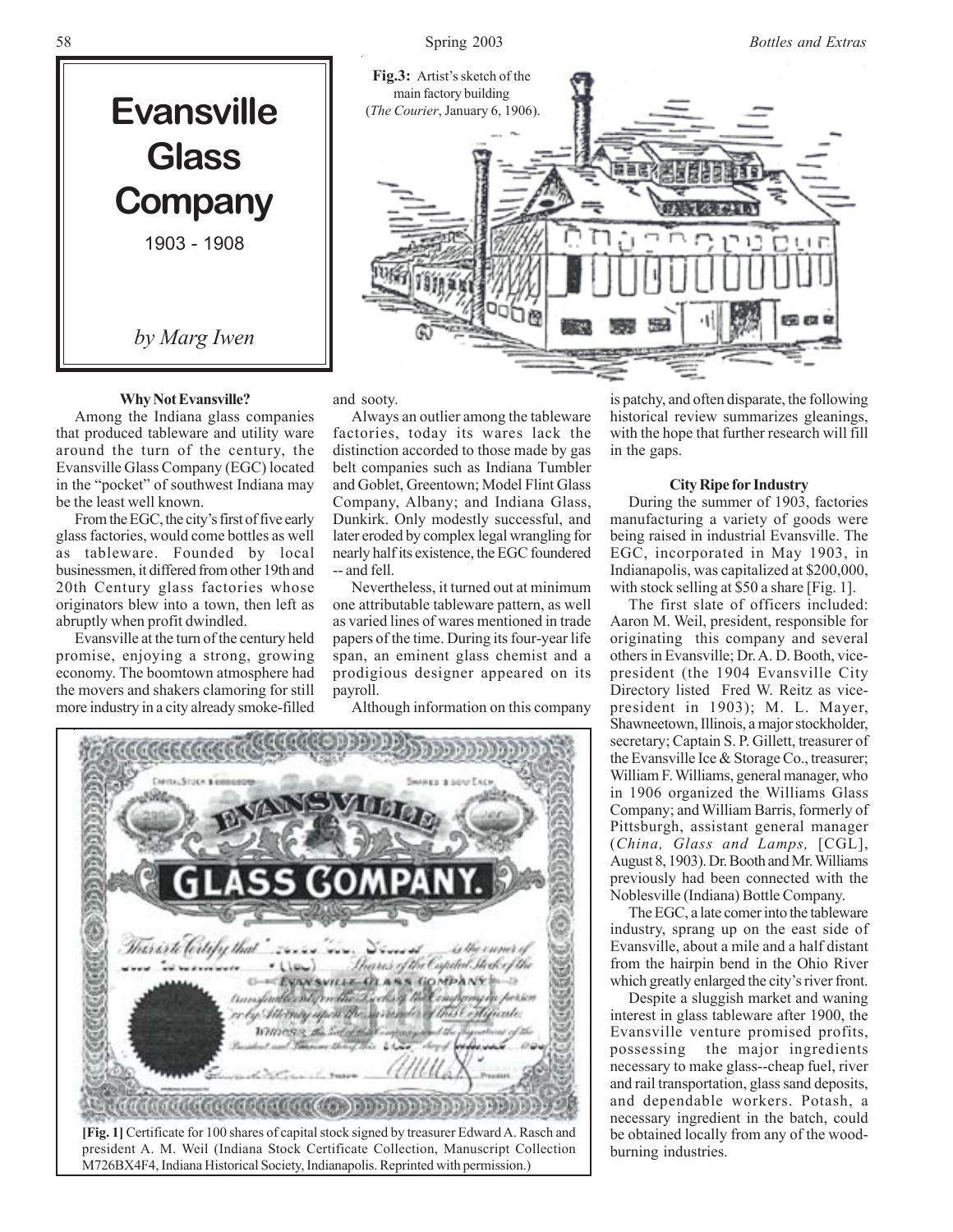

as well as the course of the Ohio River through the city and beyond (*Book of Evansville*, Special Collections, Willard Library, Evansville, Indiana. Reprinted with permission.)

#### **It's About the Coal**

Lacking a source of natural gas, the EGC depended on Indiana bituminous coal to make producer gas (a combination of several gases) necessary to run both its pot and tank furnaces. Coal mines pervaded the extensive wedge-shaped deposit underlying the area beginning halfway between Louisville, Kentucky, and Evansville, and extending northward from the Indiana-Illinois border west of Lafayette.

Coal fueled factories, powered locomotives, and heated homes. Two veins of soft coal lay under the city. To say that Evansville was riddled with coal mines may be an overstatement, but 10 shafts were located in or near the city limits; within a radius of 30 miles, 60 shafts had been sunk.

 Mines near the factory included Hill #1, Hill #2, the Sunnyside Mine at Maryland and 12th Avenue, and the Diamond Coal Mine. Other mines in Boonville and Newburgh also may have supplied coal, as well as the more northern coal deposits around Bicknell, Dugger, Terre Haute, and Brazil, and mines to the south around Sebree, Kentucky.

Coal and trains had become mutually dependent. Rail lines, with Evansville as a hub, fanned out across the landscape. Seven railroads entered the city [Fig. 2]. Some lines lived on the traffic to and from the glass factories, carrying only coal, which cost from fifty cents to one dollar per ton, or four cents by the bushel. Other lines called "miners' trains" transported workers to and from the southwest Indiana coal mines.

The railroads that served Evansville

offered favorable freight rates. Manufacturers in several glass belt towns alleged that coal carrying roads charged them higher rates, increasing the cost of their products and allowing plants located elsewhere to produce, and sell, their products more cheaply (CGL, May 21, 1904).

The Southern Railway, the Evansville and Terre Haute Railroad (E. & T. H.), now CSX Transportation Company, and the Ohio River, when navigable, largely moved the coal, sand, and other raw materials to the factory and the finished glass to market.

Initially, sand may have been shipped from the Loogootee Glass Sand Company, Loogootee, located about 70 miles by rail to the northeast, or the Acme Glass Sand

Company near Rosedale farther to the north. The sand from both of these companies averaged 96 to 99 per cent silica, with under one per cent iron, the mineral responsible for the greenish cast in otherwise clear glass. Later, a source of sand closer to home supplied the EGC.

The secretary of the Evansville Business Men's Association, Judge W. J. Wood, traveled to a newly discovered deposit located near Marion, Kentucky, and arranged to have sand shipped to the factory, about 48 miles by rail (CGL, July 23, 1904). Perhaps the factory also tapped a source closer to home. "Fine silica sand is found in abundance along the Ohio River near the city . . .," reported CGL, January 27, 1906.

By 1900, Evansville's booming economy had sent its population soaring to 59,100, making it the second largest city in Indiana.

However, few seasoned glass workers could be recruited from the otherwise large and reliable labor pool. To accommodate the experienced glassworkers and their families moving to Evansville in the midst of a critical housing shortage, President Weil appealed for information on houses to rent or buy.

### **A Grand Factory, Residents Say**

Construction began in June 1903 on a triangular plot of ground with Canal Street as the hypotenuse; East Franklin Street formed the EGC's northern boundary, and Kentucky Avenue bounded it on the west. Company buildings covered nearly eight acres.

At about the same time the EGC was being built, the Greentown, Indiana, factory (wood construction) succumbed to a suspicious, disastrous fire. While the cause of that fire remains uncertain, a live spark

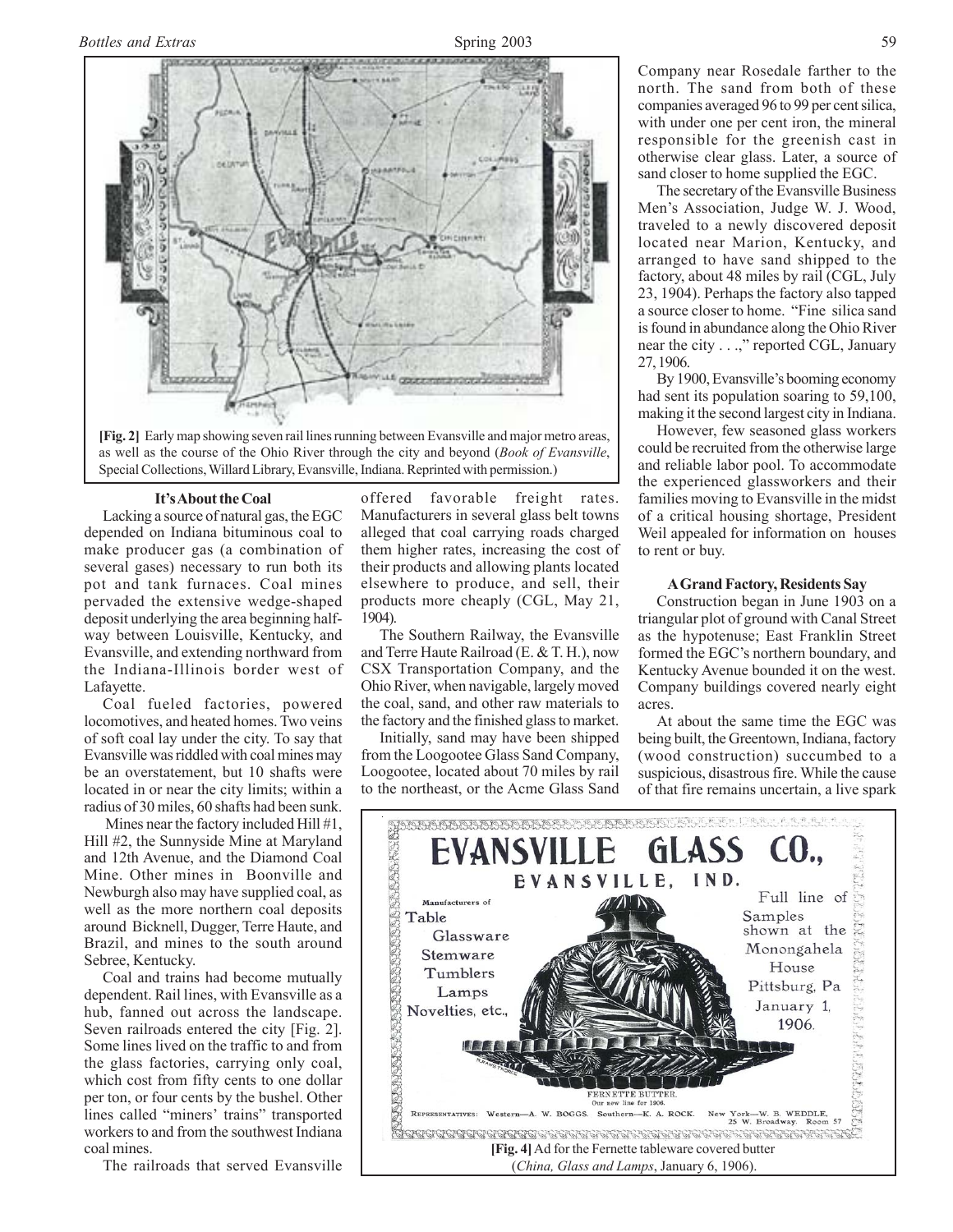from a Toledo, St. Louis, and Western Railroad Company locomotive may have set off the blaze.

The EGC's builders used either wood from the area's unlimited hardwood supply or brick from any of 14 local brickyards. On November 14, 1903, CGL stated that "the works is composed of two-story brick buildings."

Manufacturers of

Stemware

Tumblers

Lamps

Novelties, etc.,

in both Pot and

Tank glass.

*The Courier*, September 9, 1903, described their construction differently:

"The main buildings are constructed of wood in order that during the warm weather they may be opened up and as much air as possible

admitted for the comfort of the blowers."

CONTRACTORSES

Sanborn Maps show the buildings to be of iron-clad wood frame construction. A siding of the Southern Railway neatly bisected the factory grounds, enabling coal carrying cars to unload directly at the gas producer house.

When in full operation the capacity of the plant was projected to be between \$800,000 to one million dollars worth of goods per year. Forty percent of the output had been contracted before production began.

The ECG's glass tanks, the largest in use at that time, held 160 tons of molten glass. The original plans had called for two separate companies, each making different wares, to be located in different parts of the city. However, after further investigation planners found that consolidation saved \$10,000 to \$15,000 per year when, for example, the common power plant and the common gas producer plant, built between the tableware and bottle departments, could be shared (*The Courier*, September 20, 1903).

Dimensions of the various plant buildings, as reported by *The Courier*, September 20, 1903, include: main building bottle department, two story, 108 feet x 148 feet; warehouse for same, 196 feet x 84 feet; main building tableware, two story, 196 feet x 84 feet; warehouse for same, 112 feet x 100 feet; batch house, 55 feet x 72 feet; mold shop, 96 feet x 50 feet; mold storage, twostory, 22 feet x 30 feet; gas producer house, 40 feet x 96 feet; boiler and engine house, 40 feet x 80 feet; box shop, two story, 64 feet x 96 feet; office, two story, 40 feet x 60 feet [Fig. 3].

Although planners designed the plant so that the tableware department coexisted with the bottle department, each branch hired its own manager. William Barris, the assistant plant manager and highly respected glass man formerly with the National Glass Company, Greentown, oversaw the tableware branch. He became the general manager in January 1905. Park McGee and Joseph Engomar managed the bottle branch (CGL, June 4, 1904).

**[Fig 5]** Ad for the Fernette tableware covered sugar with reference to the 1905-1906 catalog (*China, Glass & Lamps*, December 30, 1905).

FERNISTE MIGAR AND COVER

Our new line for 1906. CATALOGUES AND PRICES FURNISHED ON APPLICATION 

> At various times, 300 to 600 people worked at the EGC; of that number, between 25 and 50 were women. Some of the workers received from \$9.00 to \$12.00 a day, considered to be good wages at that time (*The Courier*, August 6, 1903).

> Unionized from its inception to its demise, the EGC's local affiliation with a national labor organization such as the American Flint Glass Workers Union (AFGWU) or the National Association of Manufacturers of Pressed and Blown Glassware has not been discovered (*Annual Report of the Dept. of Inspection*, 1904). Trade papers said only "union" or "glassworker's union."

> Tableware was produced from both pot glass and tank glass, the metal being melted in either the 12-pot furnace or the 8-ring continuous tank furnace. The bottle department included one 12-ring flint (clear) glass tank furnace and one 8-ring amber glass tank furnace. Before the first fire was set in the larger of the two bottle factory tanks on September 19, 1903, the managers invited Evansville residents to tour that department; the tableware branch was not yet operating (*The Courier*, September 20, 1903).

Jackson, the foreman of the mold room and designer at Greentown responsible for most of the later Chocolate glass patterns, joined Rosenthal at the EGC. (Jackson registered no design patents for the period 1903 to 1908.)

Under Rosenthal's management, the first tableware, both pressed and blown, was made in February 1904 in crystal and colors (CGL, February 13, 1904). After Jacob Rosenthal died in 1933, J. Stanley Brothers, Jr. corresponded with Mrs. Susan Rosenthal who remembered that EGC made both light green opaque and light blue opaque tableware and novelties.

About two months after the first successful run of tableware, in April 1904, Rosenthal resigned as factory manager and accepted the general manager's job with the Crystal Glass Company, Bridgeport, Ohio. Theodore Creighton, night shift manager, took over his position.

Before Rosenthal resigned, CGL, March 27, 1904, printed his brief commentary on experiences at EGC: "At first, with 'green' help and everything new, it was quite a task to get matters in shape and moving properly." (Could a more candid comment really be expected from a gentleman of the old school?)

Researchers continue to speculate about Rosenthal's departure after only nine months to one year with the EGC. Possibilities include: the tableware department became the poor relative of the bottle department; production of colored glass decreased; improved benefits and conditions existed elsewhere; or Rosenthal simply yearned to return to the upper Ohio Valley.

# 60 Spring 2003 *Bottles and Extras* **ISRRIGGGSPIERIGGS Evansville** Glass **EVANSVILLE.** IND. Full line of Sam-Table Glassware ples shown at the Monongahela House, Pittsburg, Pa-

January 1, 1906. **SEPARATATIVES** 

New York-W. B .WEDDLE,<br>25 W. Broadway. Room 57.

Western-A. W. BOOOS.

Southern-K. A. ROCK

**Renowned Glass Chemist Arrives - - and Departs**

 Jacob Rosenthal, who formulated Chocolate glass and Holly Amber (originally Golden Agate) at Greentown and put out of work when that factory burned, accepted a job soon after with the EGC where he assisted with factory construction and later became the general manager. He lived at 113 Powell Avenue while in Evansville.

 During his lifetime, Rosenthal worked at no less than a dozen glass factories.

Frank "Baldy"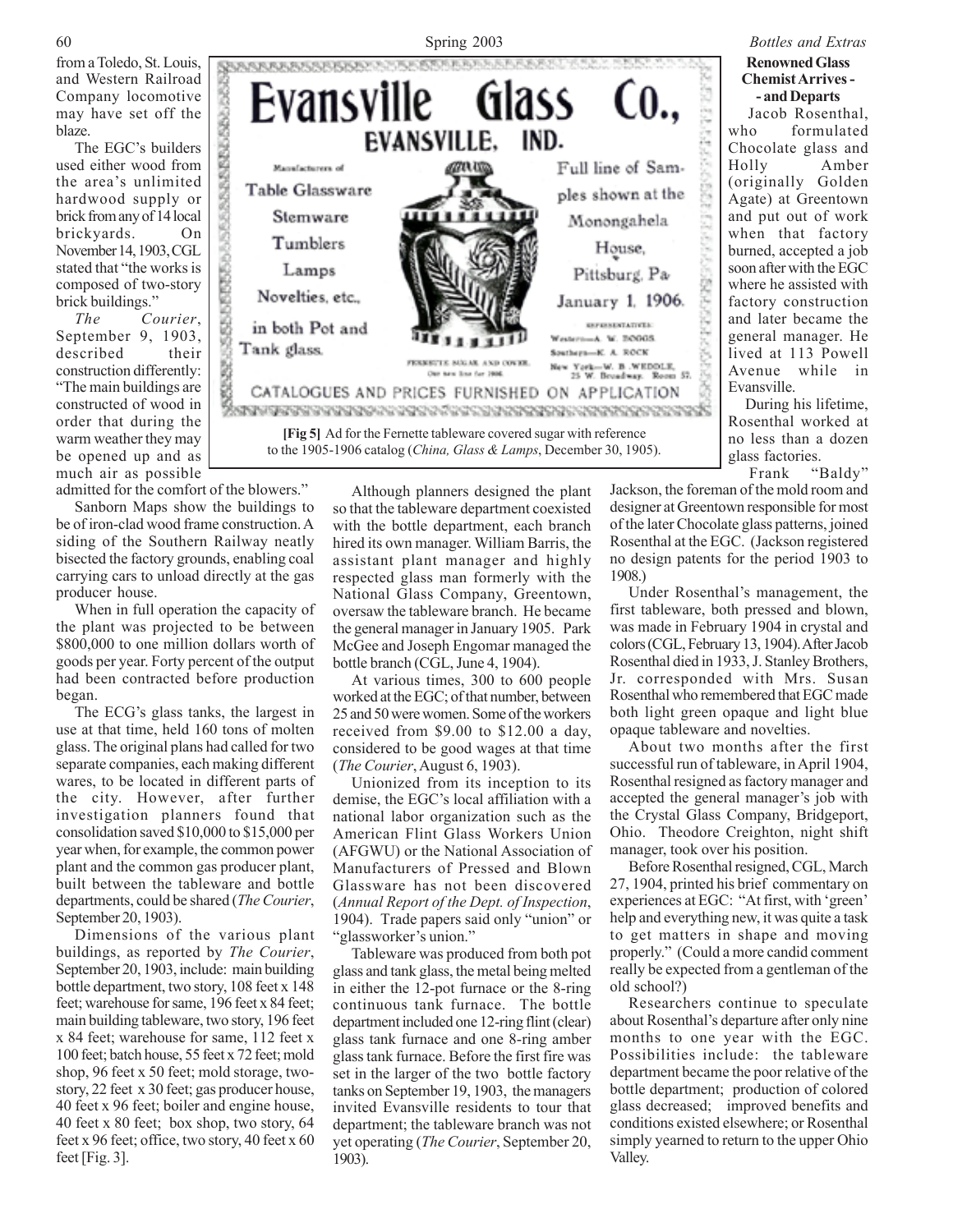### *Bottles and Extras* 61

In 1906, Rosenthal began working at the Fenton Art Glass Company, Williamstown, West Virginia, to manage construction. He remained at Fenton as factory manager until his retirement in 1929.

#### **The EGC Running Smoothly**

The June 4, 1904, CGL disclosed that "A large force is employed in the mold shop and many new designs are being shaped for the coming season . . . each part of the different molds is made under the direction of Fred Stewart" (who received a patent for a non-refillable bottle in 1906).

Ferdinand Vitte, a well-known Pittsburgh mold maker, visited the factory and observed " . . . the factory is arranged in a manner which reflects great credit on the management, every detail having been given attention."

About the same time, a new 12-ring continuous tank to make tableware was installed as well as a new 15-ring continuous tank for bottles.

The June 11, 1904, CGL reprinted an interview with a tour group member that previously had appeared in "a recent issue" of *The Courier*: "The visitors looked in wonderment at the melted glass poured into molds from which it came out (as) goblets, cups, glasses, butter and fruit dishes, bread and cake plates, pitchers, vases, candlesticks . . . as well as a great variety of fancy goods in cool greens, blues, chocolates, whites, yellows, etc., that are both useful and ornamental. Those who wonder that the glittering object can be made to look so much like cut glass that only an expert could tell the difference without noting the weight would cease to be surprised should they see the care and skill used in the manufacture."

The visitor continued: "Though the building seems spacious accommodating as it does 300 workmen, the company will begin work on the new building which will enlarge the plant two times its original size."

The factory output averaged two rail cars per day. By August 1904, capital stock had been increased from \$200,000 to \$300,000 (*Crockery and Glass Journal* [CGJ], August 4, 1904).

In September, 36 press shops were working. The September 24, 1904, CGL reported, "The company are

making preparation for the installation of fruit jar machines on one of their tanks in the press department and it is expected they will have them in operation by the middle of next month (October 1904).

Roller (1994) included "proprietary and packers ware" along with general tableware and flint beers. The EGC may have made jars for other companies, but never marked them--or the CGL reporter erred.

#### **EGC Displays Its Wares**

At the January 1905 pottery and glassware exhibition in Pittsburgh, Andrew W. Boggs, the western road man, managed the first ever EGC display in Parlor A of the Monongahela House hotel. (Boggs missed the 1904 exhibition because his samples weren't ready.)

"The Evansville company showed 12 full lines of tableware and who can beat that? All are in plain crystal and some are in pot metal and some are in tank metal. One line with a 'grape design' is quite pretty."

The "Puritan" line in pot metal and a plain line in tank glass were also shown (CGL, January 14, 1905). The January 12, 1905, CGJ reported that the EGC showed "eight or nine new lines of tableware, a line of common lamps, and a good line of novelties."

During the summer of 1905, the EGC added a cutting shop. By November 1905, the company was in full production with 24 shops making an assortment of jellies, tumblers, lamps, lantern globes, fish jars, molasses cans, medicine bottles, and salts in addition to the tableware (CGL, May 13, 1905).

Weekly updates in CGL and CGJ assured members of the trade that the rapidly expanding factory was running smoothly

and booking orders steadily. Capital stock was increased from \$300,000 to \$450,000 (CGJ, August 24, 1905).

By October 1905, a favorable report in CGL, October 28, stated "Evansville glass works . . . is now very busy in both departments and is said to be making a great deal of money for its stockholders." At year's end, 24 shops were still working full time, and with orders ahead for several months into 1906, the company's financial outlook seemed solid.

Boggs debuted the "Fernette" (factory name) line during the annual Pittsburgh exhibit held at the Monongahela House hotel in January 1906. This pot glass line with a fern design imitating a cut glass design received high praise from *Glass and Pottery World*, May 1906 (Vol. 14, No. 5).

"Among the newcomers, tableware lines that have reached market this year, none have been received with greater warmth than the fern-leaf pattern. . . . It exploits an idea in design that is refreshingly dissimilar to the host of other cut and colonial patterns that have been presented." (Figures 4, 5, 6, and 7).

The leading retailer of glass and china tableware in Evansville, Jacob Lunkenheimer, part owner of Blackman & Lunkenheimer, and enthusiastic about the Fernette line reportedly opined that he ". . . would not be surprised to see it prove as successful as the 'Colonial' line produced by the Heisey Company of Newark, O.. ." (CGL, January 27, 1906).

K. A. Rock, EGC's southern road man, sold 2,000 barrels of Fernette in a few days (CGL, January 27, 1906). W. B. Weddle, 25 W. Broadway, New York, included Fernette in his offerings along with bar goods and

other company wares (CGJ, January 4, 1906).

 By March, the EGC began producing opalescent (color not specified), crystal, blue, and green vases, along with crystal, blue, and green nappies. "This line contains a host of goods excellently adapted for the department store and the five and ten cent trade," wrote CGJ, March 15, 1906.

 At the company's annual meeting held in January 1906, Aaron M. Weil and Fred W. Reitz returned as president and vice-president, respectively; Edward A.



**[Fig. 6]** Ad for the 9-inch shallow bowl (true open compote), *China, Glass & Lamps*, April 20, 1906.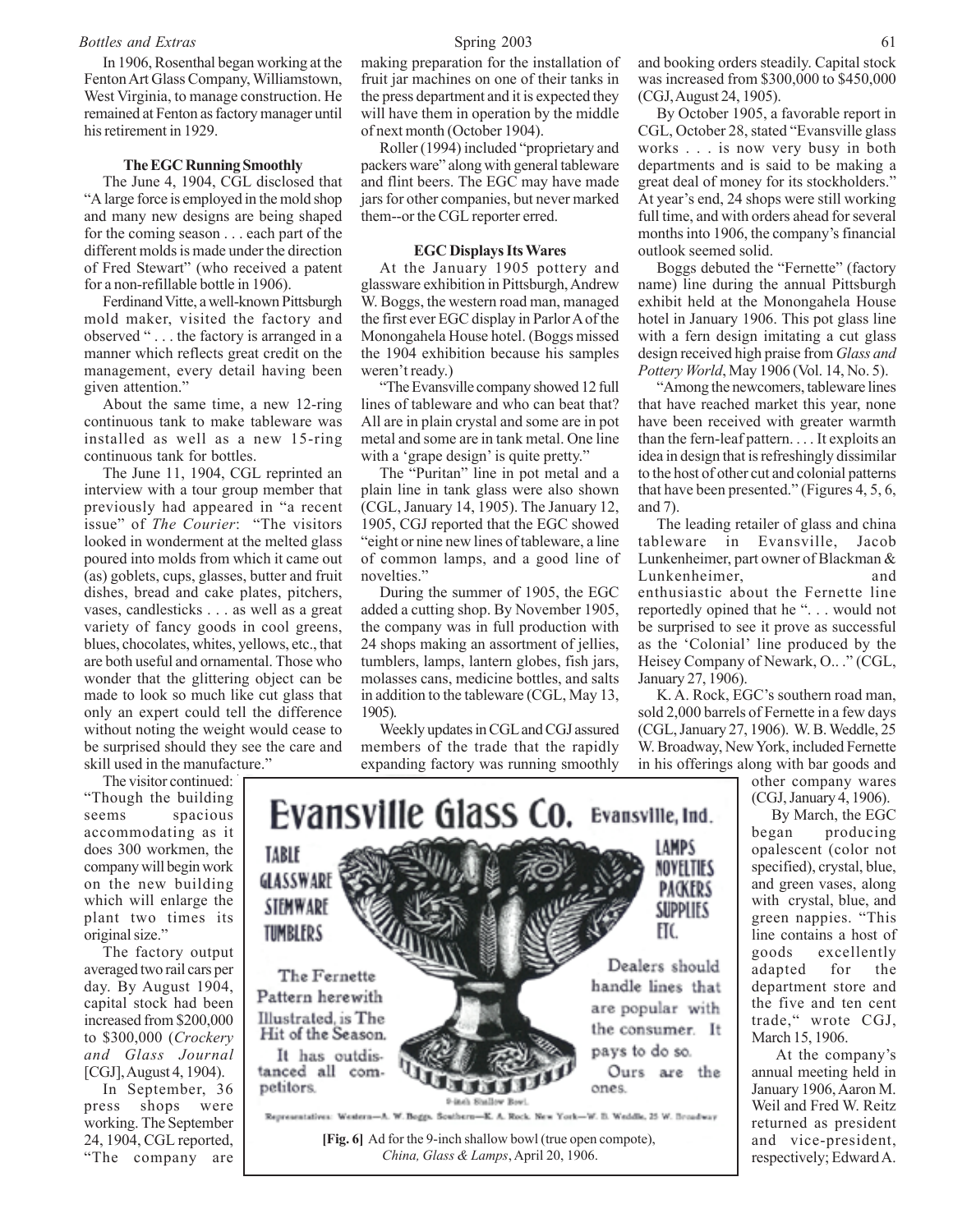Although the composition of the board of directors changed slightly from time to time, most of the members were Evansville men deeply entrenched in the community.

Aaron M. Weil and his brother, Jesse C. (sometimes spelled Jessie), sold insurance, acting as general agents for New England Life Insurance Company and Union Savings Company. At the same time, Aaron Weil was president of the National Pottery Company. In 1889, he served the city as alderman from the Third Ward. He belonged to the Ancient Order of United Workmen, formed to unite all classes who worked in the mechanical arts.

Fred W. Reitz (Clemens Reitz Sons Company) ran a saw mill with his father and brothers and dealt in hardwood lumber, as well as assuming the presidency of the Crescent Furniture Company. Edward A. Rasch was the Vanderburgh County Recorder from 1906-11, with an office in the court house. He later became a realtor and lived to celebrate his 100th birthday.

Alexander Hutchinson, also in the insurance business, managed the district office of the Mutual Life Insurance Company. Gilbert Walker, a native of Scotland, served as the founder and president of Fowler, Dick & Walker, a prominent dry goods and women's apparel firm. Frank Zipp was the president of the Southern Sweat Pad Company (made sweat pads for horses), and John C. Zutt carried out the duties of secretary of the Evansville Mirror and Beveling Company, and became a director of Bockstege Furniture Company.

President Weil reported an unusually prosperous 1906 with the factory running at full capacity and orders stacking up. The plant had been closed during the week of Christmas 1905, but had received a special dispensation from the "glassworkers' union" which permitted the men to work on New Year's Day readying the factory for the next-day tour by the Evansville Business Association (CGL, January 6, 1906).

In early March, the Evansville City Council granted permission to the E. & T. H. to run a switch into the plant. Previously only the Southern Railway served the plant, and it had turned a deaf ear to company requests for better service, refusing to put in another switch.

The E. and T. H. bought a strip of ground near the factory and began to build. When Southern discovered its competitor's enterprise, it rushed to begin its additional

switch. However, reports CGL, March 3, 1906, "An injunction against Southern was gotten in the courts . . . by the glass co., restraining it from laying the switch and that same night a large force of workmen of the E. & T. H. went to work during the night and put in the switch, by this coup winning the fight and settling the matter."

Excerpts from CGL, April 28, 1906, indicate a rapidly growing company, contented workers, and few if any labor problems: "Good wages are paid in all departments and the employees are a prosperous lot."

William Barris was praised for business exceeding expectations and replied ". . . we have all the orders we can handle for some time, and indications are that the present season will be by far the busiest one ever."

#### **Problems Presage Plant's Future**

Accidents crippled the factory somewhat during 1906. In May, fire completely destroyed both houses of the bottle department and all the machinery, resulting in \$110,000 worth of damage, but insurance covered the loss fully.

"The tableware department . . . was saved by excellent work on the part of the fire department, although at one time it looked as if nothing could save any part of the plant from total destruction. The tableware factory caught fire several times, but the flames were speedily extinguished ... with only slight damage to the exterior" (CGL, May 5, 1906).

During June 1906, the Southern Railway sued the EGC, alleging that loaded rail cars had been held overtime in the EGC yards. The company responded saying that the Southern Railway had not provided proper service which resulted in costly delays. The jury found in favor of the railroad, awarding them \$150 of the \$300 requested (CGL, June 2, 1906).

 The plant always observed the summer stop, closing from June 30 until August 6. The heavy load of advance orders for Fernette tableware went unfilled before the Summer 1906 shutdown, but Barris explained, "We are not grumbling about this, for we would rather close the season with a basket full of orders than with none" (CGL, June 23, 1906).

Some time during that shutdown, presumably near the end of July 1906, General Manager Barris resigned. (During 1908, he became the vice-president of the American Pressed Glass Company, Staunton, Illinois, making pressed and blown crystal and opalescent tableware.)

Edward A. Rasch assumed Barris' duties while continuing as company treasurer. President Weil considered not hiring a new general manager to replace Barris if orders continued to flow in. Forty press shops were turning out a variety of goods. Also in July, the directors decided to rebuild the bottle plant, and awarded the contract to George A. Brakeman, Anderson, Indiana, the plant's original contractor (CGL, July 28, 1906).

Later that fall, a gas main supplying the pot furnace in the tableware department became clogged, resulting in considerable damage, including broken clay pots. While the repairs cost over \$2,000, the idle factory itself meant lost revenue. Employees affected by the mishap went to work elsewhere in the plant, leaving none unemployed (CGL, November 27, 1906). Both the tableware and newly rebuilt bottle operation had reopened by January 1907 (CGL, January 26, 1907).

The southern route man, K. A. Rock, resigned January 1, 1907, to sell for the Monongah Glass Company, Fairmont, West Virginia, a company that made highend tank glass, and a lot of it.

### **Trouble in "River City"**

The EGC's minor skirmish with the Southern Railway over retained freight cars could not begin to compare with the multifarious litigation and newspaper notoriety that began in April 1907, continued throughout that year, and dragged on into 1909.

On April 17, 1907, the EGC declared bankruptcy and shut down, in spite of previously reported financial soundness. The receiver for the ECG, Percy C. Hopkins, was ordered by the court to continue business until all prior orders were filled or the raw material to fill them was exhausted.

The May 11, 1907, CGL hinted that a law suit filed by Weil and other minority stockholders against some directors would charge them with conspiring to freeze out small investors and ask for damages.

In early October, intimations became reality when 26 stockholders representing \$130,000 of \$367,000 capital stock pressed charges in circuit court citing fraud, conspiracy, and illegal proceedings by certain directors.

The suit named seven company directors: Alexander Hutchinson, Leonard C. Bomm (owner, L. C. Bomm Drug Company), Edward A. Rasch, Fred W. Reitz, Gilbert Walker, Frank Zipp, and John C. Zutt.

The warring directors were divided into two factions, one led by President Weil who maintained the company could operate profitably; Alexander Hutchinson led the other faction, arguing that the company was operating at a loss.

In his charges against the Hutchinson faction, Weil said that the decision to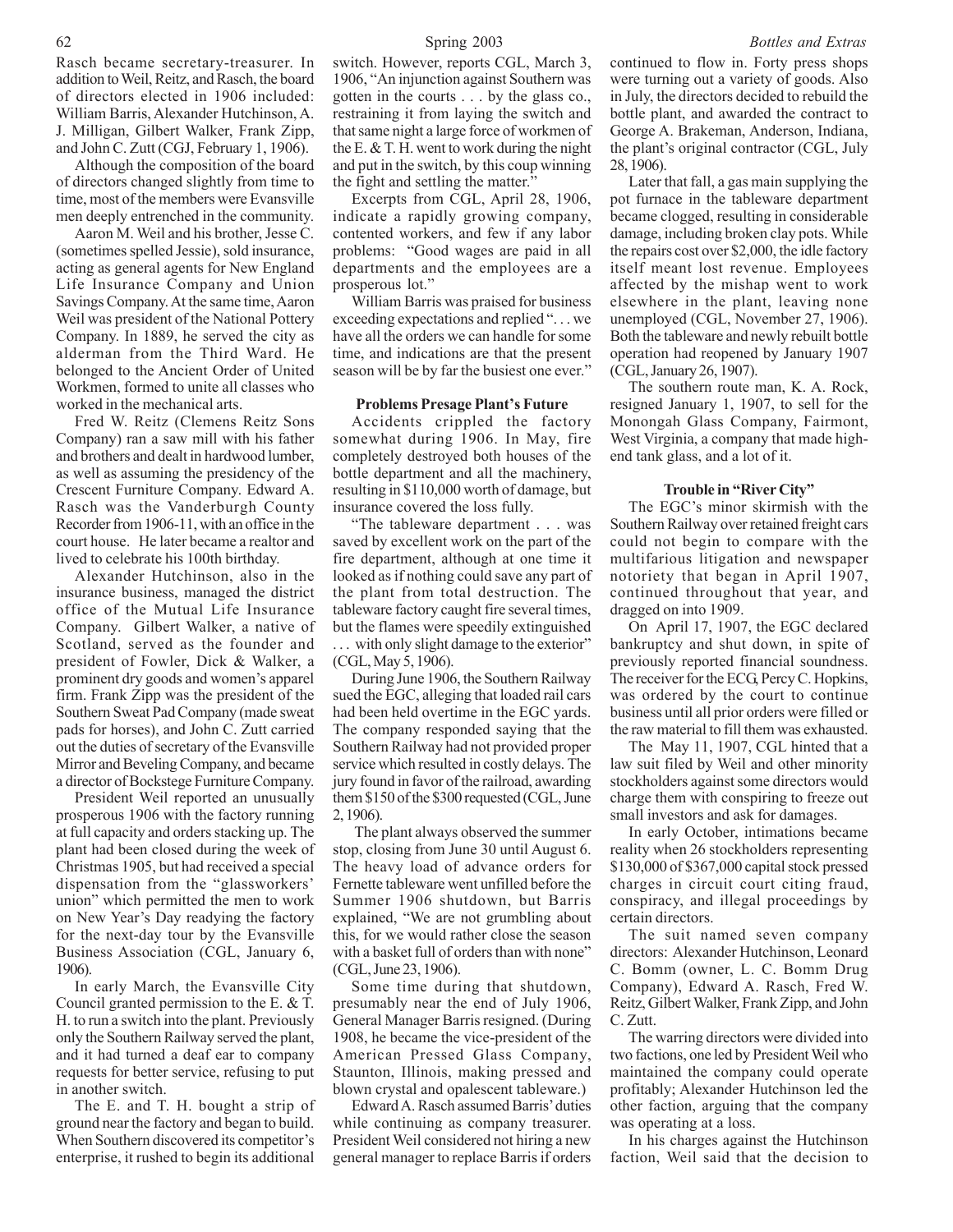### *Bottles and Extras* 63

declare bankruptcy was illegal, brought before the court without his knowledge or consent. He referred to the company bylaws which stated that the president must be in attendance at all meetings, and the secretary must notify all members of the board regarding upcoming meetings by **letter** 

President Weil claimed he received no written notice of the meeting, and therefore was not present when the bankruptcy action was taken, making the decision to close the plant an illegal act.

Weil estimated the company to be worth

\$700,000--a sum fully twice as large as the liabilities, of which \$150,000 was in long term bonds that would not mature for several years.

"The trouble," he said, "is lack of sufficient working capital; \$25,000 would have put the company on a good working basis" (CGJ, April 25, 1907). Reported amounts of assets and liabilities vary according to the sources examined; CGJ June 6, 1907, listed company assets at \$341,907 and liabilities at \$403,727.

Weil explained that the company had spent large sums of money while building and expanding the plant; heavy borrowing did not allow the company to show a profit or pay stockholders dividends early on. But, he added, by January 1, 1907, the company had satisfied its debts and was operating on a paying basis.

Contractor Brakeman supported Weil, testifying in court that the plant could not be built for the \$475,000 it had originally cost, and that the value of the buildings far outweighed the liabilities of the company.

In a written reply, the Hutchinson faction countered, saying they were "... victims of circumstances with a hopelessly insolvent company on their hands." They continued, ". . .we have been struggling for the past year with the indebtedness of the company and a constantly increasing loss. We had nothing to continue the business except our individual credit already strained beyond the limit to which prudent businessmen . . . should have gone. Time and time again we have appealed to the stockholders--those who are now objecting to the steps taken--for



illustrations (*China, Glass and Lamps*, May 26, 1906).

financial aid in proportion to their holdings. These appeals have been practically unheaded and whenever money was required the solvent men on this board, together with certain stockholders, were required to put their names to obligations, and in this behalf it is unnecessary to say they were not benefitted or assisted by . . . those who were . . . financially irresponsible."

The directors further defended their position saying, "We were confronted with the utter insolvency of the company, creditors (who) demanded immediate settlement, (there was) no money with which to continue operations, and that upon us . . . rested the burden of raising the necessary funds by pledging our individual credit."

Signed by Hutchinson, Rasch, Reitz, Zipp, and Zutt (*The Courier*, May 5, 1907). Four other directors, Weil, James E. Cunning of Indianapolis (who submitted a reorganization plan), Bomm, and Walker did not sign the document.

Evidence put forth by Weil revealed that Hutchinson had been put in charge of commodities valued at \$150,000 and accounts due amounting to \$45,000. He was responsible for liquidating these commodities, thereby freeing up about \$100,000 which would have run the plant through the June 30 fire, or until the summer stop began. Hutchinson, Weil charged, failed to convert the goods into money, and with the approval of several other directors, failed to pay bills and buy supplies, ". . . all with fraudulent intent and purpose to destroy company credit, forcing it into

bankruptcy" (CGL, August 27, 1908).

 The directors that Weil named filed a counterclaim against the company seeking to recover \$106,691 they asserted they had previously proffered to keep the concern running. In their suit they named as defendants Aaron M. Weil, Aaron's brother Herman Weil (associated with Miller Brothers dry goods store), Edward A. Rasch, William Barris, Tessie F. Lowenthal, Louisa M. Britz, Harry Woods, Otto C. Hauserman, and Charles W. Kiltz (CGJ, June 6, 1907). Reporting on the

outcome of the stockholders' suit, CGL, October 12, 1907, wrote "The proceeding was brief. Federal Court Judge Anderson ruling against the plaintiffs and stating plainly that he did not believe their contention could be proved. He said also that the entire contention amounted to nothing more than a quibble and that a decision for the plaintiffs would profit them nothing in the end" (CGL, October 12, 1907). The plaintiffs withdrew the suit; the disposition of the counterclaim was not reported.

In November 1907, 40 stockholders, supported by the Evansville Business Men's Association, met to discuss reorganization. They believed the defunct glass works could be reopened. However, only \$10,300 of the \$150,000 to \$200,000 needed to operate the EGC had been raised, not nearly enough to reopen (CGL, November 2, 1907).

Outside capital from Indianapolis investors failed to arrive in time, effectively killing James E. Cunning's reorganization plan. The court granted receiver Percy C. Hopkins authority to sell the bankrupt company (CGJ, February 20, 1908).

Consequently, the factory buildings, raw materials, machinery and appurtenances, and residual glassware inventory sold for \$127, 575 at public auction on March 10, 1908, far below the appraised value (which ranged from \$200,000 to \$700,00).

Five directors of the EGC, Hutchinson, Reitz, Walker, Zipp, and Zutt, bought the entire plant. The sale amount lacked \$21,425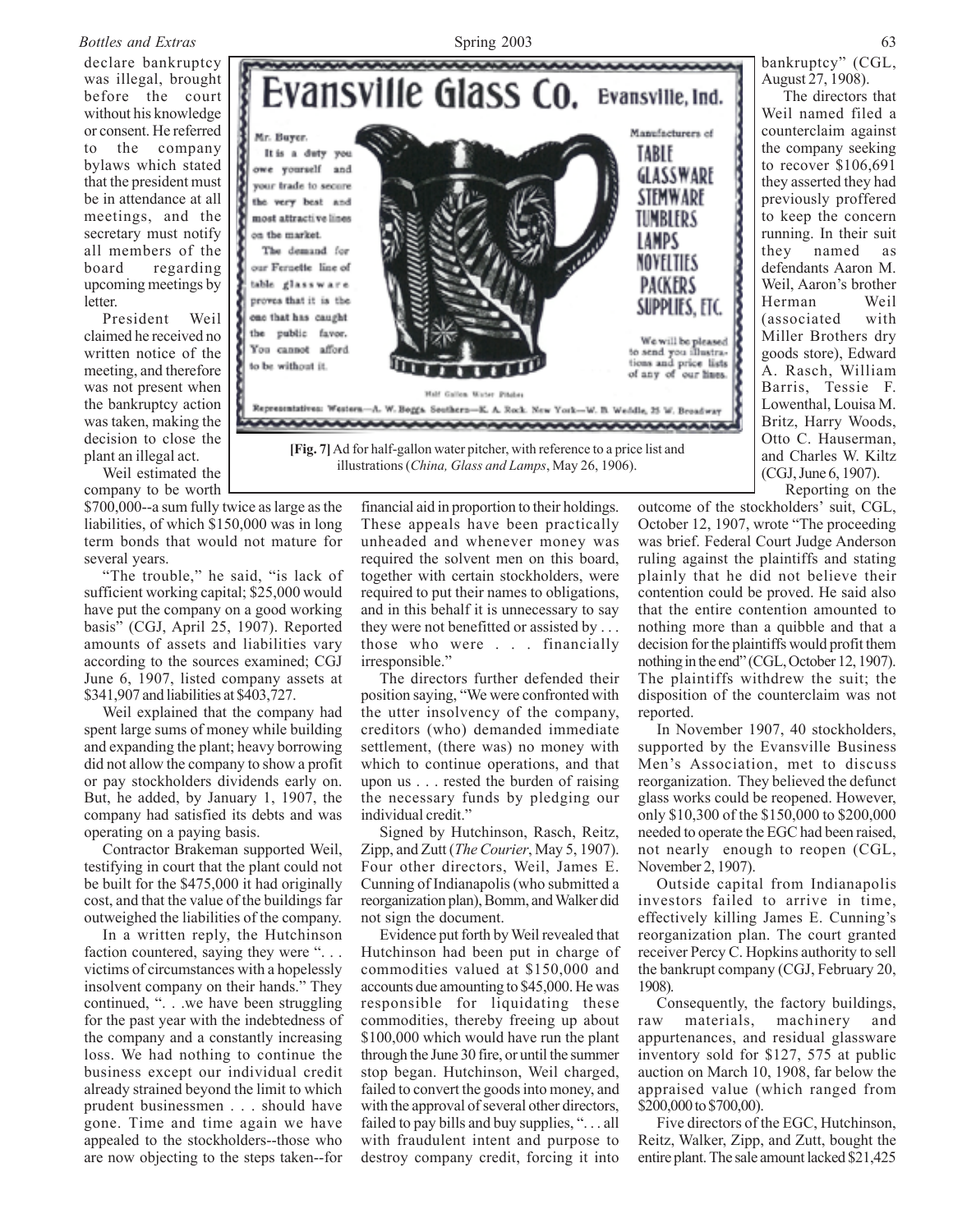of paying first mortgage holders; the second mortgage holders and stockholders got nothing (CGJ, March 19, 1908).

One year later, in April 1909, President Weil and stockholders renewed charges against the five directors led by Alexander Hutchinson, charging them with conspiracy to defraud. The suit also charged that when these five men became directors, the EGC was solvent; it had successfully passed through the experimental stage, and could have paid off its debts and been operated in the black.

Further, these five directors out of a total of nine represented a majority, exercised absolute control, and had managed the company in such a way as to destroy EGC's credit, rendering stock worthless, and forcing the factory to be sold as a bankrupt concern.

Weil and stockholders alleged the five directors intended to buy the EGC cheaply, at least \$200,000 under its value, then reorganize it for themselves. The five directors replied they were simply protecting their investments.

The second-time plaintiffs included President Aaron M. Weil (b.1859, d.1929), Jesse C. Weil, Herman Weil, Bettie McBridwell, Henry W. Seim, Annie K. Seim, Charles W. Kiltz, Tessie Lowenthal, Florence F. Goldsmith, Charles H. Bredekamp, all stockholders, and a creditor, the Sebree (Kentucky) Coal and Mining Company. The resolution of the second suit by Weil and others is not known.

What caused the EGC to go belly up in such a short time? Although the following interpretations are purely conjectural, it appears that no single factor, but several in unison, may have toppled this company. Economic factors, such as the slight downturn in 1903-04 and the panic of 1907, merit consideration.

Several other glass companies met their demise about the same time as the EGC. Still, some companies sprang up during this period. Many of them flourished for decades, including the Imperial Glass Company, Bellaire, Ohio, 1901-1985; McKee Glass Company, Jeannette, Pennsylvania, 1903-1951; Fenton Art Glass Company, Williamstown, West Virginia, 1905-present; Indiana Glass, Dunkirk, Indiana, 1904- November 26, 2002; and Federal Glass Company, Columbus, Ohio, (made bottles and jars during the first few years), 1900- 1980.

Trade papers described rapid expansion at the EGC, not only building enlargement, but machinery upgrades as well, both of which commanded large outlays of capital. The varied lines made by this company called for a storehouse full of molds that required constant emending as lines were

expanded, representing a major investment.

The human element, as well as monetary issues, may have figured into the fateful equation. The obvious friction between Weil and Hutchinson may have arisen initially from competition in the insurance business. These two men may have nurtured different visions for the company; management styles also may have been dissimilar.

Weil, as president and originator of the company, may have felt a loyalty and responsibility that other officers did not experience.

Lastly, did the trade papers of the time paint too rosy a picture of conditions, when in reality the company was less healthy than portrayed?

#### **New Tenants Fill Old EGC Buildings**

Despite legal action pending against them, the purchasers (five former directors) received a charter to reopen the EGC plant as the Citizens Glass Company (CGC).

*Pottery and Glass*, September 1908 (Vol. 1. No 3) announced that the CGC would begin operating in September, employing 200 workers, with Fred W. Reitz, president, Frank Zipp, vice-president, and John C. Zutt, secretary-treasurer. The CGC probably made little, if any, glassware.

By 1910-11, the CGC (John Zutt, secretary-treasurer), had disappeared from the Glass Factory Directories. One final notation on the moribund CGC factory-- "Plant idle" (Roller, 1994). (In 1924, John Zutt became the manager of the Central Glass Company, Evansville, a mirror and glass works.)

The old EGC buildings did not remain idle for long. In 1913, they were taken over by the Graham Glass Company headed by three Graham brothers -- Joseph B., Robert C., and Ray A.-- who since 1906 had been involved with a Loogootee, Indiana, plant making blown bottles.

 Joseph Graham successfully eliminated the weak point between the shoulder and neck of mechanically blown bottles by blowing them upside down, causing glass to flow toward the weak point. Appropriately the company logo on 1914 letterhead shows an upside down bottle superimposed over a capital "G."

In Evansville, Graham Glass under Joseph's presidency, made beverage bottles including Coca-Cola's "Gibson Girl" (Hobbleskirt) bottle.

In 1927, under president J. M. Lents, a new steel and concrete factory was erected to replace the old wood frame bottle factory.

By 1929, this factory had been taken over by the Owens-Illinois Glass Company, named Factory No. 11, last appearing in the 1939 Glass Factory Directory. The Triple A Catsup Company was among several companies that later occupied the buildings.

The Graham brothers founded the Graham Brothers Truck Company in 1919, and built a plant in Evansville to make a complete line of trucks, school buses, and the Graham-Paige automobile.

#### **The EGC's Wares Await Attribution**

Until a copy of the 1905-06 EGC catalog, or additional print collateral is found, the patterns named in trade journals--the grape line, Puritan line, and the Evansville line can't be identified.

Made in 1904, these lines preceded the Fernette line. Were they made in colors? Was the company's definition of a novelty a unique piece added to an already existing line, or was it considered a separate form such as a vase or salt?

The Fernette line made in 1905 in clear only includes a covered butter, covered sugar, nine-inch shallow bowl (true open compote), toothpick, and half-gallon water pitcher (jug). Most likely a creamer and spooner completed the table set; water tumblers may have been produced as well.

Bredehoft et al.,(1999) report that the Fernette toothpick was also made by the Canton Glass Company, Marion, Indiana, about 1920, the second Canton Glass Company to operate in Marion. Heacock (1981) shows the Fernette compote as also being made by Canton No. 2 in 1922, but with a square bowl. After the demise of the EGC, and later the CGC, molds were dispersed among other factories.

What wares were produced in Chocolate glass and other opaque colors? According to Jacob Rosenthal, in September 1932 correspondence with Dr. Otis Nesbit, a Chocolate glass collector from Gary, Indiana, "I made it in Evansville in 1904, but it was not a popular color and in commercial demand after 1903. For two and one-half years it sold big" (Measell, 1982).

In the information Susan Rosenthal sent to J. Stanley Brothers, Jr. in 1933, following Jacob's death, she did not remember that he made Chocolate glass in Evansville.

#### **Acknowledgments**

I am indebted to the following for assistance in preparing this review: Dennis M. Au, Historic Preservation Officer, Department of Metropolitan Development, Evansville, IN; Gail Bardhan, Reference Librarian, The Juliet and Leonard Rakow Library, Corning Museum of Glass, Corning, NY; Ellen Burke, Historical Society of Wisconsin, Madison; Tom Caniff, Steubenville, OH; Suzanne Crowe, Reference Librarian, Indiana Historical